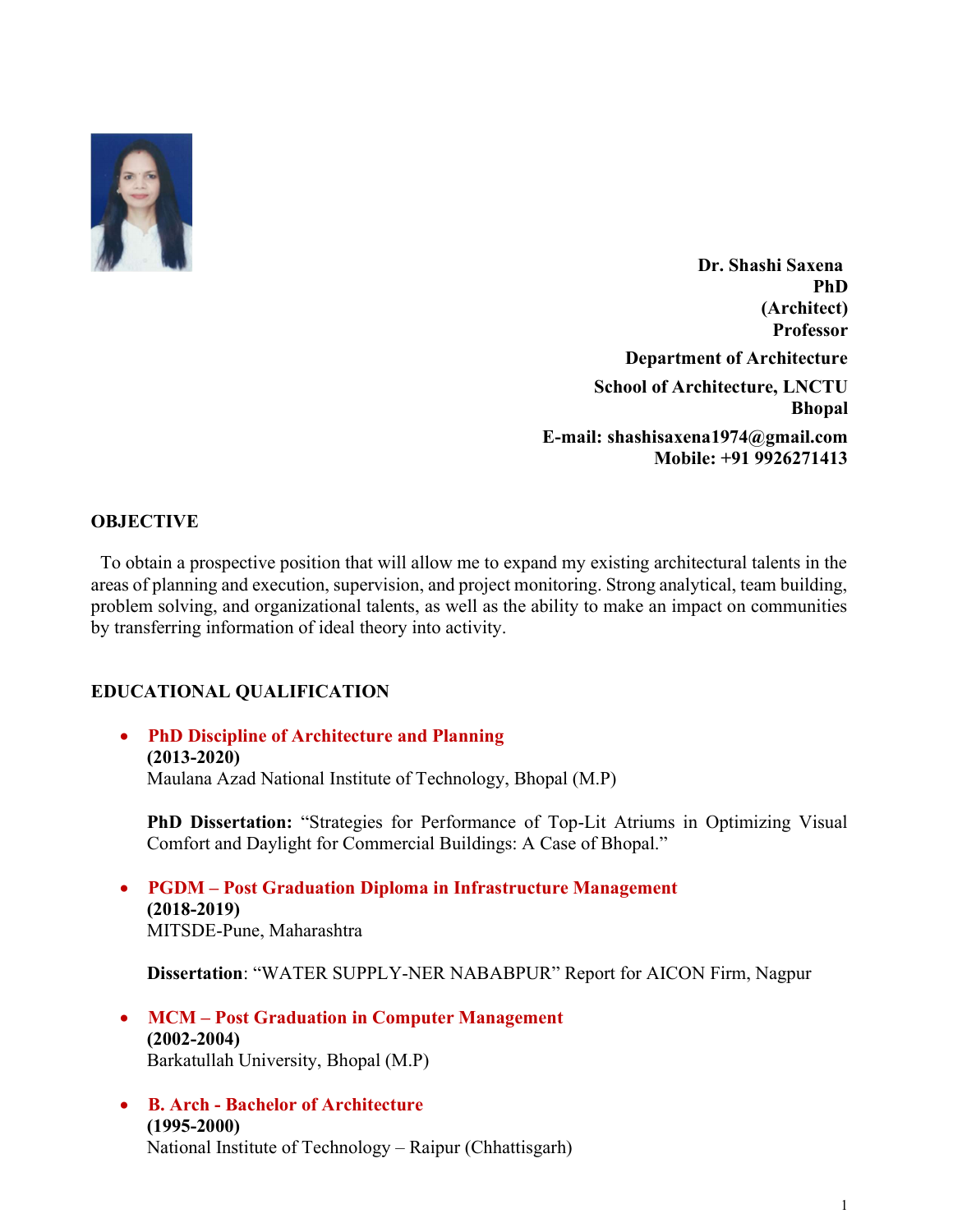Bachelor of Architecture Thesis ‐ "LIC Divisional Office Building, with emphasis on Interiors, Bhopal"

#### Under Graduate Training

Under Ar, Shashikant V, Deshmukh (Architect) Thane (W) Maharashtra in Jan 2000 – April 2000

#### ADDITIONAL EDUCATION QUALIFICATIONS

- 1. Certificate Course- 3Ds Max software 18-week expert certification course from CRISP, Bhopal (M.P)
- 2. Diploma in Architecture from Bhopal Technical Education,1994-96

### ACADEMIC EXPERIENCE

- 1. Principal Incharge (HOD) in School of Architecture LNCTU Bhopal from January 2021, till date.
- 2. Professor in School of Architecture LNCTU Bhopal from January 2021, till date
- 3. Associate Professor in School of Architecture LNCTU Bhopal from August 2019, till December 2020
- 4. Visiting lecture in Department of Architecture & Planning in BMCAP Bhopal from January 2019 to July 2019
- 5. Visiting lecture in Department of Architecture RKDF Bhopal from January 2019 to July 2019
- 6. Assistant professor in Department of Architecture & Planning in BMCAP Bhopal from January 2018, till December 2018
- 7. Assistant professor on Contract Basis in Department of Architecture & Planning in MANIT Bhopal from 4thAugust 2011-12, 2012-13, 2013-2014, 2014 -2015.2015-2016, 2016-2017 till 20th Dec 2017-2018
- 8. Guest Faculty in Department of Architecture, Sahodra Rai Govt. Women's Polytechnic, Sagar (M.P) for the session 2002-03, 2003-04, 2004-05, 2008-09,2009-10, 2010- Dec. 2010 & Jan.2011- May 2011.
- 9. Visiting lecturer in Department of Architecture, Govt. Women's Polytechnic, Bhopal (M.P) for the session 2001-02
- 10. Visiting lecturer in Department of Interior Decoration, Govt. Women's Polytechnic, Bhopal (M.P) for the session 2001-02.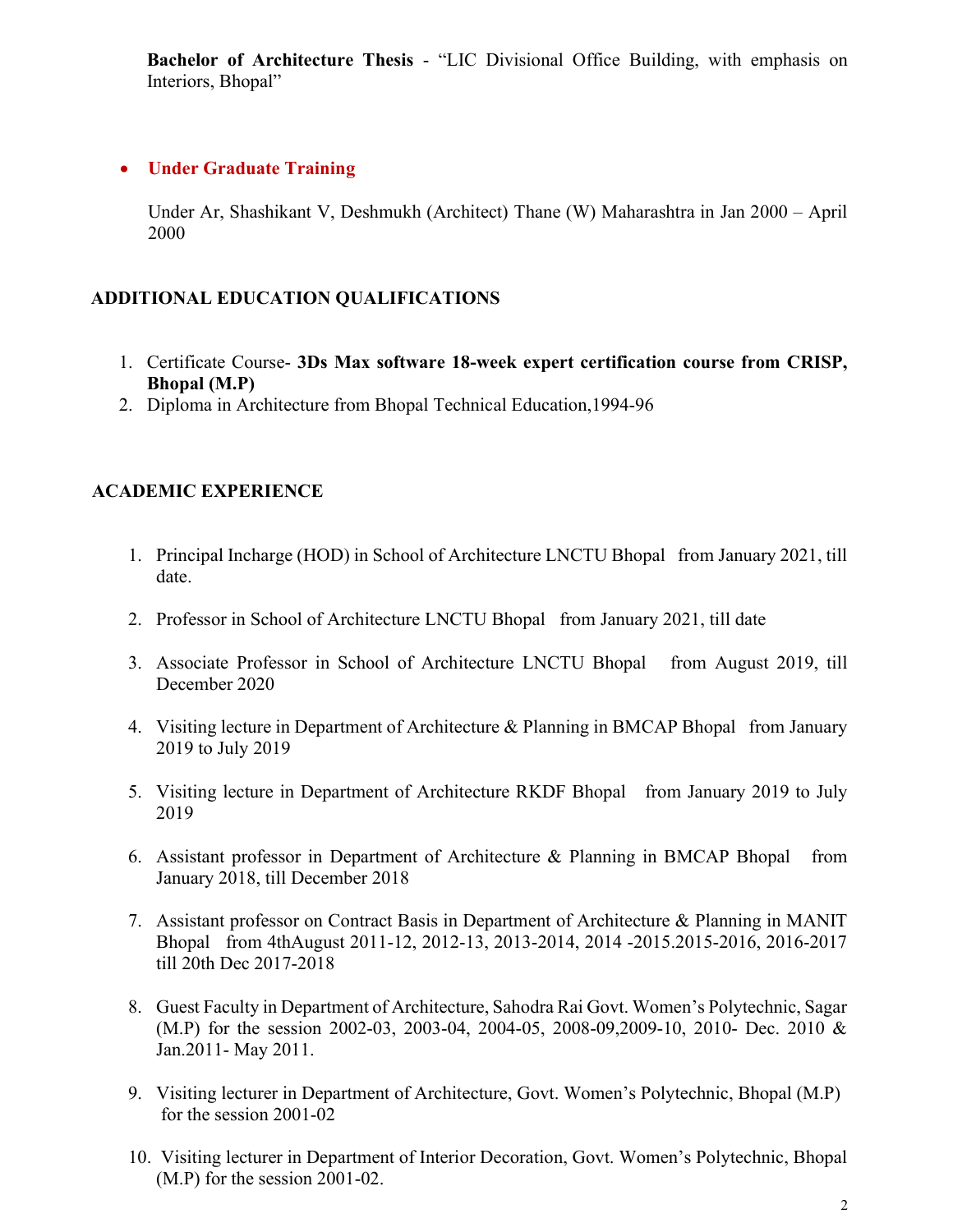# PROFESSIONAL EXPERIENCE

| <b>Designation</b>      | <b>Office</b>                                                                                                        | Projects                                                                                                                                                                             | <b>Time Period</b>                                                                         |
|-------------------------|----------------------------------------------------------------------------------------------------------------------|--------------------------------------------------------------------------------------------------------------------------------------------------------------------------------------|--------------------------------------------------------------------------------------------|
| Self<br>Employed        | <b>SPACE</b><br><b>MANTRA</b>                                                                                        | Residential, commercial/Institutional&Ind<br>ustrial,<br>Projects(Bhopal, Sagar, Tikamgarh, Raisen,<br>Damoh etc<br>Detailed Working drwgs, Structure Drwg<br>for all above Projects | 2009 to 2018                                                                               |
| <b>CADD</b><br>Designer | Roughton<br>International<br>(UK), JV with<br>Consulting<br><b>Engineers Group</b><br>Ltd., (Jaipur)<br>Sagar (M.P). | Four Laning of National<br>Highways, Jhansi - Lakhnadon Section<br>(North-South Corridor)                                                                                            | 11 th Dec 2006 to<br>2009                                                                  |
| Self<br>Employed        | VASTU_SHREE                                                                                                          | Residential, commercial/Institutional&Ind<br>ustrial,<br>Projects(Bhopal, Sagar, Tikamgarh, Raisen,<br>Damoh etc<br>Detailed Working drwgs, Structure Drwg<br>for all above Projects | 2004 to 2006                                                                               |
| Training<br>Officer     | <b>NODAL</b><br><b>CENTRE</b><br>SR Govt.<br>Women's Poly.<br>College, Sagar<br>(MP)                                 | Interior Design Training Programme                                                                                                                                                   | $19th$ April 2004 to<br>30 <sup>th</sup> June 2004<br>$28th$ July 2003 to<br>29th Sep 2003 |
| <b>Architect</b>        | <b>ARCHIPLANS</b><br><b>CONARCH</b>                                                                                  | Working drwgs, Structure Drwgs for<br>Residential, Industrial & Commercial.                                                                                                          | $1st$ Jan 2002 to<br>$31st$ July 2002<br>$1st$ July 2001 to<br>$31st$ Dec 2001             |
| Architect               | <b>ARCONS</b>                                                                                                        | Residential<br>Temple Complex                                                                                                                                                        | Feb 2001 to May<br>2001                                                                    |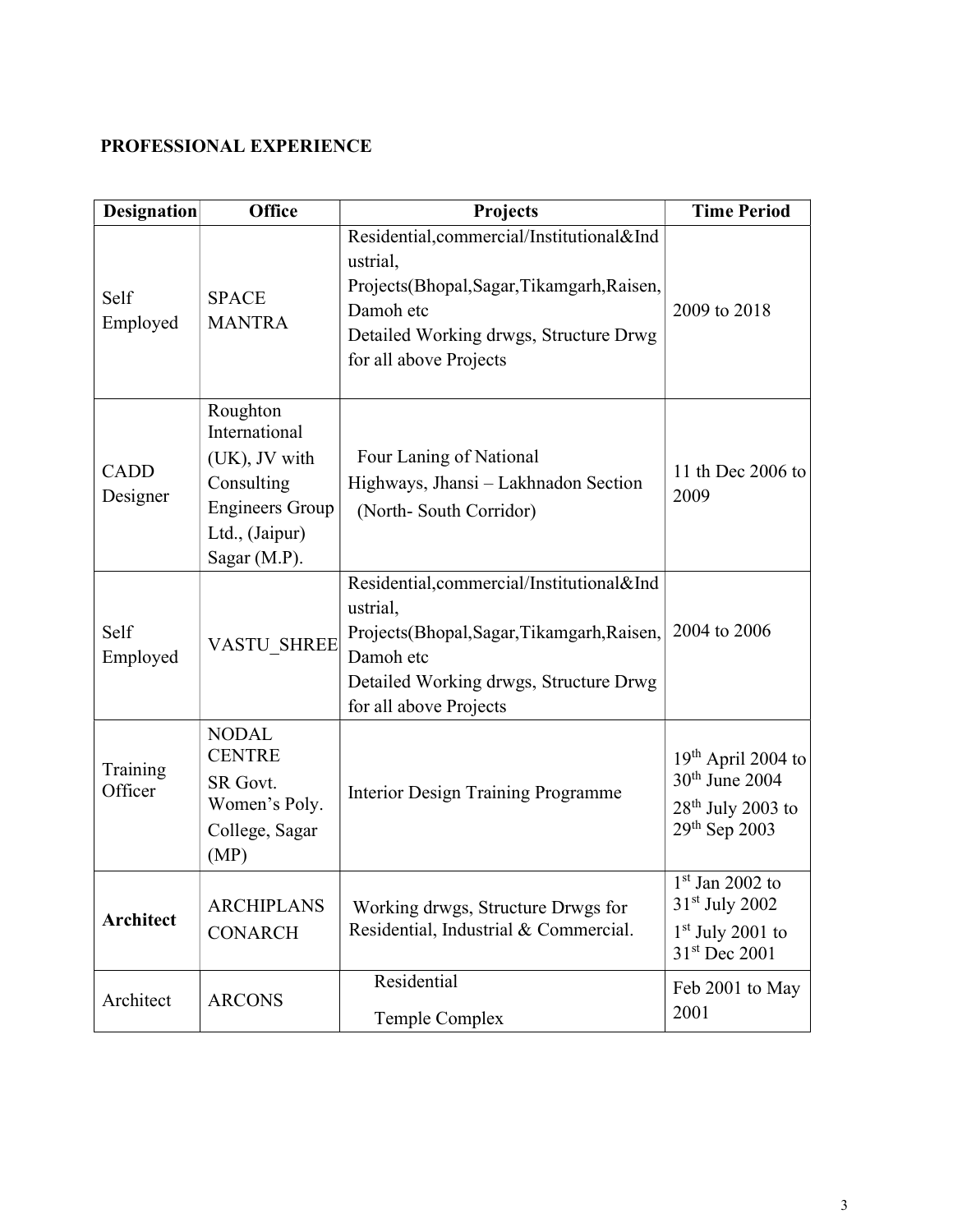#### SEMINARS/WORKSHOPS/PAPER PRESENTATION

- Organised National Workshop: National training Program on "Implementing architecture innovations from foundation to finish "organised as conveyer at School of Architecture, LNCT University Bhopal from 06-July-21 to 10- July -21.
- Webinar on " Rethinking Architectural Education: An Entrepreneur View ", on April 13th, 2021 by Architect Vinay Shrivastava, organized by Head, School of Architecture & Entrepreneurship Development & Industry Interaction Cell (EDIIC), LNCT University, Bhopal.
- Organised Short-term Training: "Quickest Medium of Expression" Let us Investigate & Implement it in Profession "Sketching Makes Sense" organised as conveyer at School of Architecture, LNCT University Bhopal from 1 March 2021 to 10 March 2021.
- Paper Presentation in National Seminar on "Importance of Green Building in Smart City"-Scope & Challenges, Sagar (MP) dated 19th May 2018
- One Day IIID "DESIGN Indian Institute of Interior 06/02/2017 07/02/2017 YATRA" on Smart City Designer, Bhopal Intervention
- One Day Tribal Workshop for Students at MANIT, Bhopal 23/10/2016
- One day Work shop on Autodesk Autodesk REVIT at MANIT 23/09/2016
- One day Work shop on "Clay Modelling" by Shri Kamlesh Verma (EPCO) at MANIT 25/09/2014

#### ACHIEVEMENT

Awards: Best Thesis Award for LIC Divisional Office Building, Bhopal (emphasis on interior), 2000.

### DETAILS OF INVITE TALKS/EXPERT LECTURE DELIVER

- Jury member for M. Arch Thesis Students, RKDF College, Bhopal (M.P), 23<sup>rd</sup> July 2021.
- Jury member for B. Arch Thesis Students, NIT Raipur College, Chattisgarh, 29thJune 2021
- One of the Judge in Inter-Polytechnic Technical Talent Showcase (Competition)in Architecture and Interior Design Department, Govt Women's Polytechnic Bhopal, dated 25th April 2018
- Jury member for B. Arch Thesis Students, Hitkarni College, Jabalpur April 2018.
- Expert Lecturer From: 5/11/11 to 7/11/11 at Sahodra Rai Govt. W. Poly. Sagar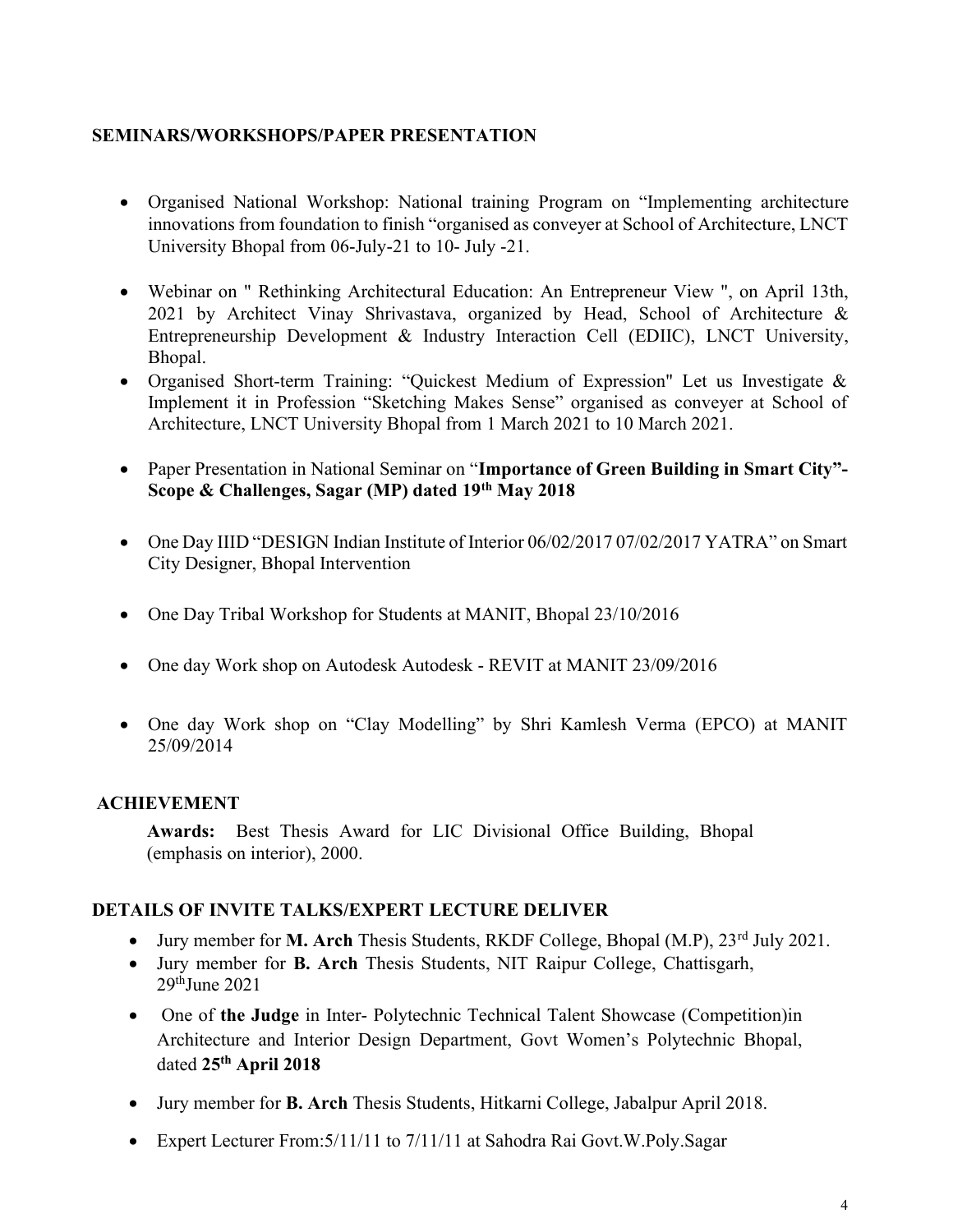- Expert Lecturer From:10/11/11, 12/11/11and 13/11/11 at Sahodra Rai Govt.W.Poly.Sagar
- Expert Lecturer From: 19/11/11and 20/11/11 at Sahodra Rai Govt.W.Poly.Sagar

# RESEARCH WORK & DESSERTATION

- PhD Dissertation: "Strategies for Performance of Top-Lit Atriums in Optimizing Visual Comfort and Daylight for Commercial Buildings: A Case of Bhopal." (Case Study‐: Malls of Bhopal). The objectives were:
- 1. to understand various forms of atriums of commercial buildings in context with skylight shape influencing daylight availability in top lit atriums.
- 2. to investigate the daylight performance of existing atrium building in the study area.
- 3. to understand daylight angular studies in reflection through computational design tools for redirecting sunlight in top lit atriums.
- 4. to develop strategies for redirecting of daylight to achieve optimal daylight and visual comfort
- Post-Graduation Diploma Dissertation: "Water supply facilities in Ner Nababpur", project for AICON, Nagpur. (Case Study‐: Ner Nababpur Town). The Objectives were:
- 1. The objective of the project is to understand according to service level bench mark.
- 2. the Water Supply Sector of Ner Nababpur city to identify gaps and potential of the city.
- 3. To identify the Source of Water Supply
- 4. To study the storage capacity of existing Water Treatment Plant.
- 5. To understand the distribution of categorizing the households based on availability of main source of drinking water.
- Bachelor of Architecture Thesis "LIC Divisional Office Building, with emphasis on Interiors, Bhopal"

(Case Study‐: GIC, Mumbai, EMCO Transformers Office -Thane west).The Objectives were :

- 1. To design interior with specific functions.
- 2. To propose a conceptual design for the live project.
- 3. To specify each element used in interiors.
- 4. To create working environment in the office in which each individual can function with fullest office productive capacity.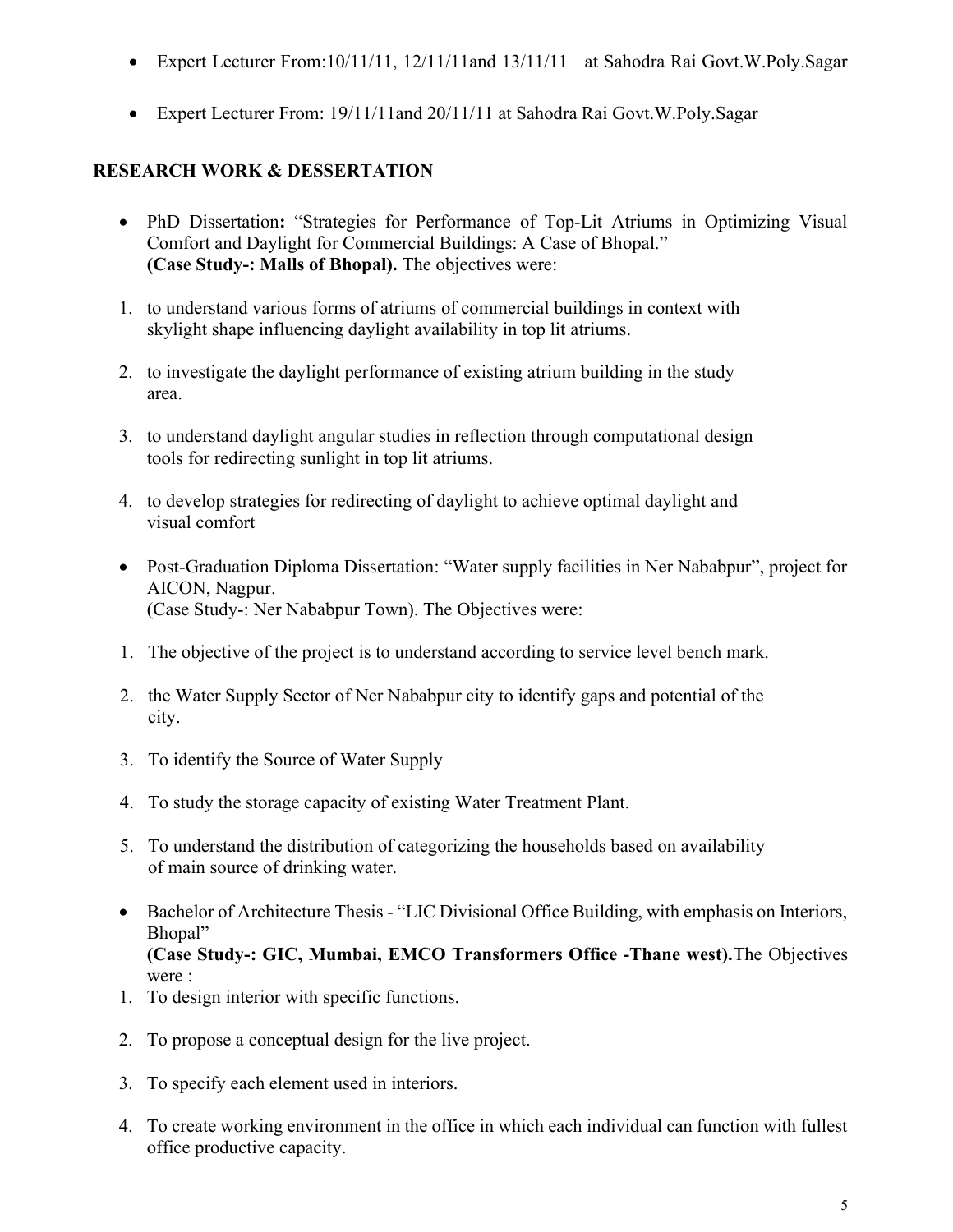- 5. To exploit technological development.
- 6. To maintain flexibility, functionality, safety quality of environment

# KEY DELIVERABLES

### Project Planning & Management

• Managing overall operations for executing projects related to the construction of all sorts, Mass Housing, Township

Programming, (Houses, Infrastructure: Roads, Culverts, Drainage, public amenities, entertainment forums, Horticulture).

• Looking after various matters related to Existing Multi-Storied/ Single Storied structure, Preengineered Building Systems,

Tower Structure Planning, Low-Cost Housing Systems, etc.

### Interior planning & Designing

• Analyzing the client's needs and goals

• Scope of Work including Overall analysis of the dimensions and positional conditions of the site, type of Interior fashion, (colonial, modern)

- Acoustics wall space configuration: Single Stud Walls, Double Stud Walls, on separate plates,
- Furniture, Flooring, finishes like walling, ceiling, Lighting, Flower & Fauna.

• Developing concepts in external face, interior detailing & integrating same with structural finish.

• Integrating findings with knowledge of interior design, economic trends as well as legal and regulatory requirements

• Planning interiors & furnishing private homes, apartments, corporate offices, malls and commercial establishments such as offices/ showrooms.

- Responsible for drafting- perspective drawing, elevation and floor plan.
- Formulating design concepts that are functional, fiscally appropriate and aesthetically pleasing

• Reviewing and evaluating construction during implementation and coordinating the completion of the project with a consultant team.

### Drainage And Sanitation:

• Sanitary fitting, Plumbing, Area water supply, Internal supply.

### Site & Construction Management

• Anchoring on-site construction activities to ensure completion of project within the time & cost parameters and effective

resource utilization to maximize the output.

• Review and technical analysis of engineering drawings, technical specifications, cost estimates for change orders, review &

analyze contractor's change order proposals & submittals.

• Working with advanced construction techniques as, Reinforced concrete which is composite construction of steel and concrete has helped in building large structures. Reinforced Galvanized Steel, aluminum, glass, plastics, glazed tiles, vitrified tiles, parquet flooring, state of the art

Interior, modern construction methods comprising of Deck Slab Casting, ACP, Pre-fabricated Glass Projection panels/ Structural Glazing, Rich Mortar Casting,

• Inspecting field sites to observe and evaluate condition and operability of facilities and structures.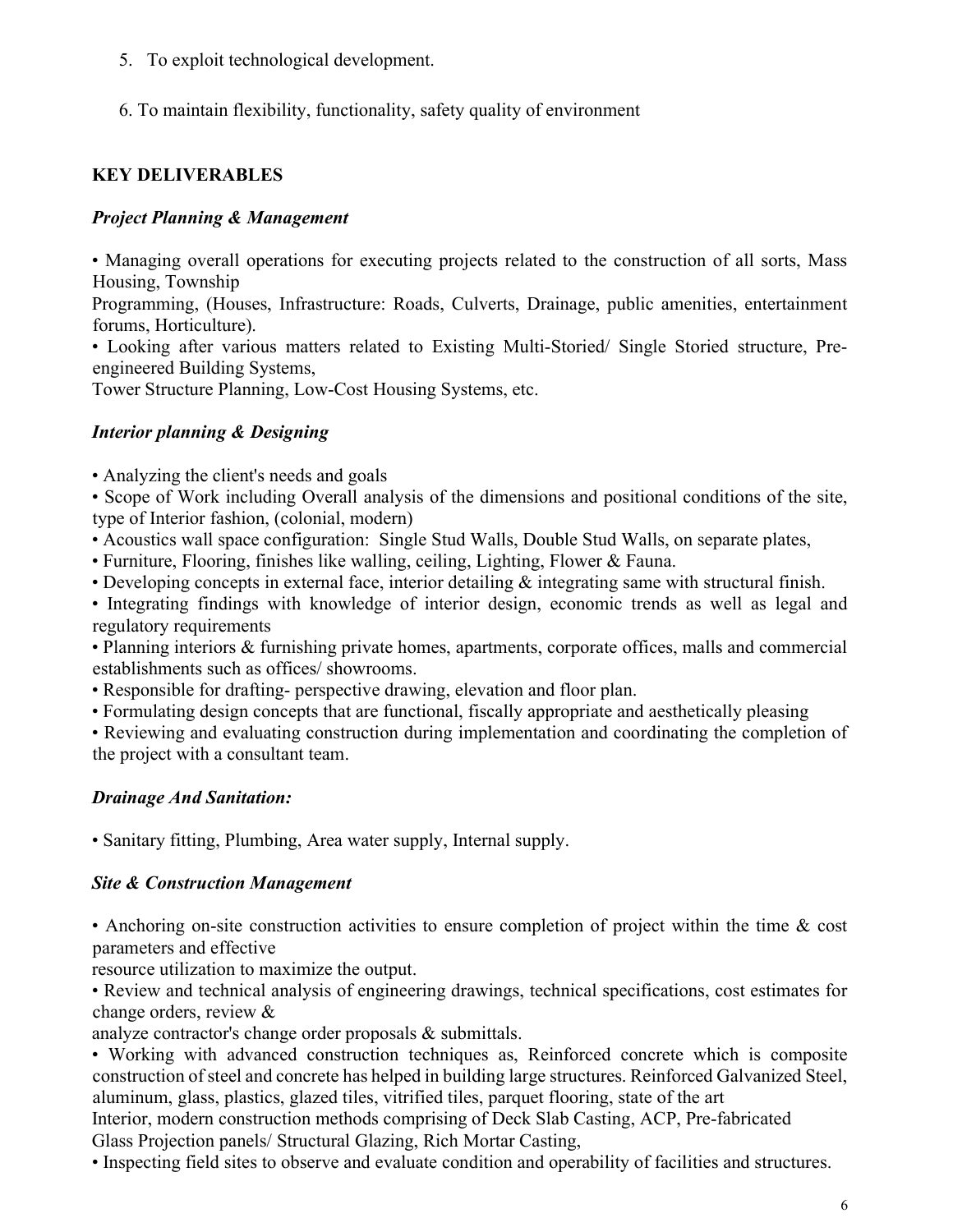### SOFTWARE PROFICIENCY

Microsoft Office (Word, PowerPoint, Excel, Power point), AutoCAD, 3D Max, Draw, Adobe Photoshop, Sketch‐Up

# SOFT SKILLS & HOBBIES

- 1. Ability to understand concept of planning both at policy and implementation level.
- 2. Qualitative and Quantitative analysis of data convert into reporter documents as per
- 3. requirement.
- 4. Good written and verbal communication and presentation skills.
- 5. Strong command over computer softwares.
- 6. Quick learner, keen to learn and improve skills. Ability to work under pressure.
- 7. Ability to understand and grasp situation and take decisions independently.
- 8. Ability to handle a team and simultaneously can work being an integral part of the team with an aptitude to listen and communicate.
- 9. Love to travel meet new people and zeal to learn new things and share the learning.
- 10. Apart from this my other hobbies are travelling, cooking, Badminton and social work.

# MEMBERSHIP OF PROFESSIONAL ASSOCIATIONS

Member – Council of Architecture (COA).

Member – in Vaastu & Vedic Foundation Society, MANIT, Bhopal (M.P)

Member – Board of Studies in school of Architecture, LNCTU Bhopal

Member – Vigyan Bharti (national movement for the propagation and popularization of Science  $\&$ Technology among students and the masses in India)

### ADMINISTRATIVE RESPONSIBILITIES:

| Organization                                      | Post                    | <b>Nature of Responsibility</b>                 |
|---------------------------------------------------|-------------------------|-------------------------------------------------|
| School of Architecture, LNCTU                     | Head of Dept            | Smooth Conduction of Dept. (all<br>Liabilities) |
| School of Architecture, LNCTU                     | Exam Incharge           | Conduction of Examinations<br>&<br>Results      |
| School of Architecture, LNCTU                     | Incharge                | Timetable                                       |
| Dept. of Arch & Planning MANIT                    | Lab. Incharge           | Climatology<br><b>Instrument Handling</b>       |
| Dept. of Arch & Planning MANIT                    | <b>Mgmt Team Member</b> | Council Visit Mgmt Team                         |
| MANIT Dept. of<br><b>Arch &amp;Planning MANIT</b> | Co-Cordinator           | Stock Verification                              |
| Dept. of Arch & Planning MANIT                    | House Invigilation      | Conduction<br>Smooth<br>οt<br>Examinations      |
| Dept. of Arch & Planning MANIT                    | $Co$ -Incharge          | Preparing Time table for semesters              |
| Dept. of Arch & Planning MANIT                    | Mgmt Team Member        | Niasa                                           |